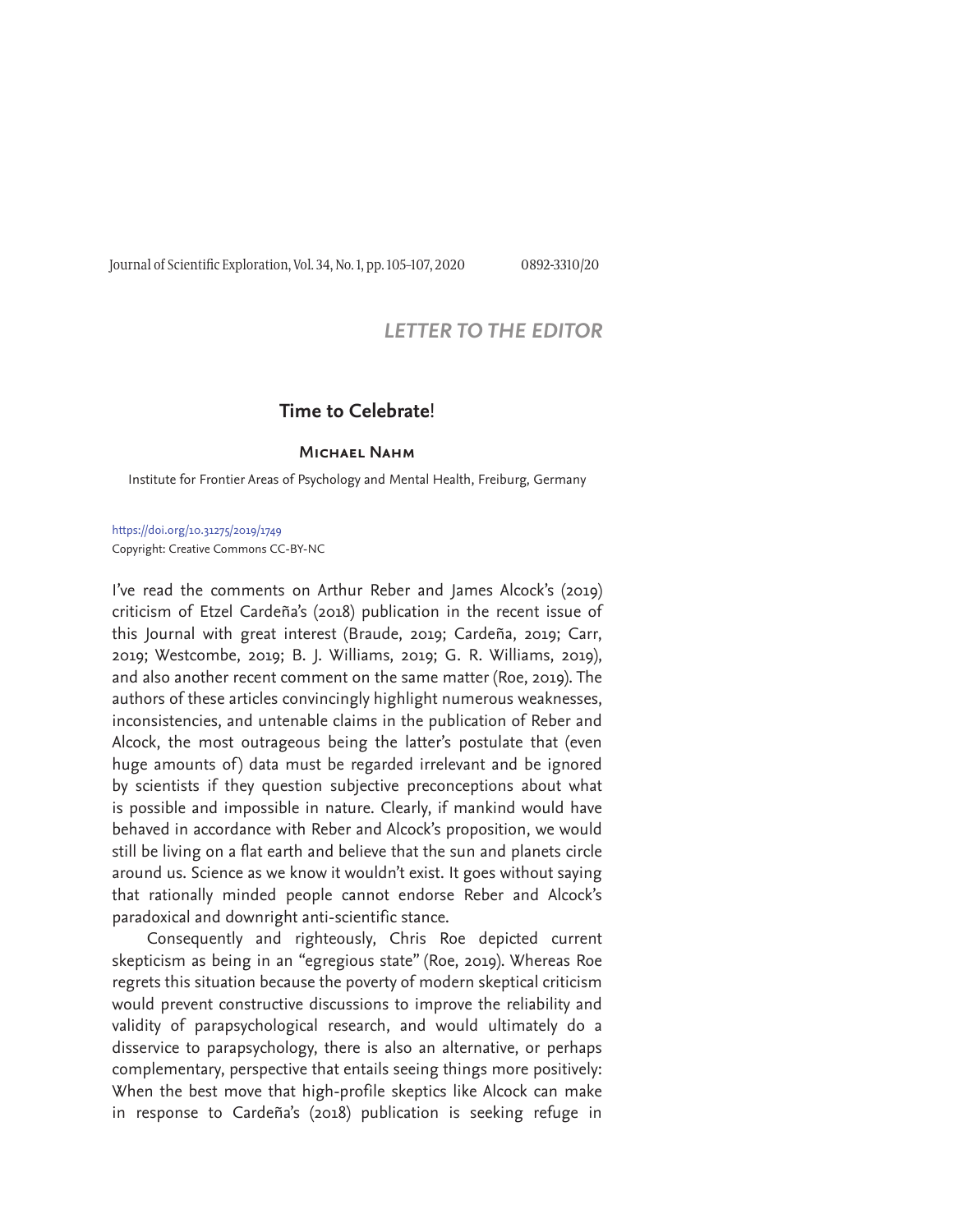106 Letter to the Editor

advocating desperate anti-scientific propaganda, the small community of parapsychologists has apparently done a truly great job already! And so it seems that experimental parapsychological research in recent decades has reached a state in which the only option left for year-long skeptics is proclaiming a position that signifies intellectual bankruptcy. This highlights an important and so far neglected aspect of Reber and Alcock's paper, but which should nevertheless be stressed:

Parapsychologists need to be deeply grateful to Reber and Alcock for their unexpected support. If serious parapsychological research is to gain increased acceptance among scientists, this will best be achieved through a process in which neutral and open-minded people will increasingly recognize that even prominent skeptics' arguments are simply unsound. Hence, I not only agree with Bernard Carr (2019) that Reber and Alcock's publication should be compulsory reading for all students of parapsychology, but I'd love to see it being carefully studied by students of all branches of empirical and theoretical science along with Cardeña's (2018, 2019) publications (and ideally, along with some of the other comments). This comparison exemplifies astonishingly different levels of scientific accountability in leading parapsychologists and leading skeptics, and, thus, Reber and Alcock's paper is quite uplifting for parapsychology—notwithstanding that typical proponents of mainstream thinking remain at present hardly affected by the paper's stumpiness and that the journal *American Psychologist* even denied Cardeña a right to respond (Cardeña, 2019). The bottom line, however, is that the "Reber-Alcock incident" is a triumph for experimental parapsychologists. It illustrates two things:

- 1. Even renowned skeptics provide written proof that they have run out of scientific and rational arguments by now.
- 2. Parapsychologists are clearly on the right track.

If I include myself here, this means: We can continue our work with renewed motivation, verve, rigor, and pride. Well then, let the corks pop!